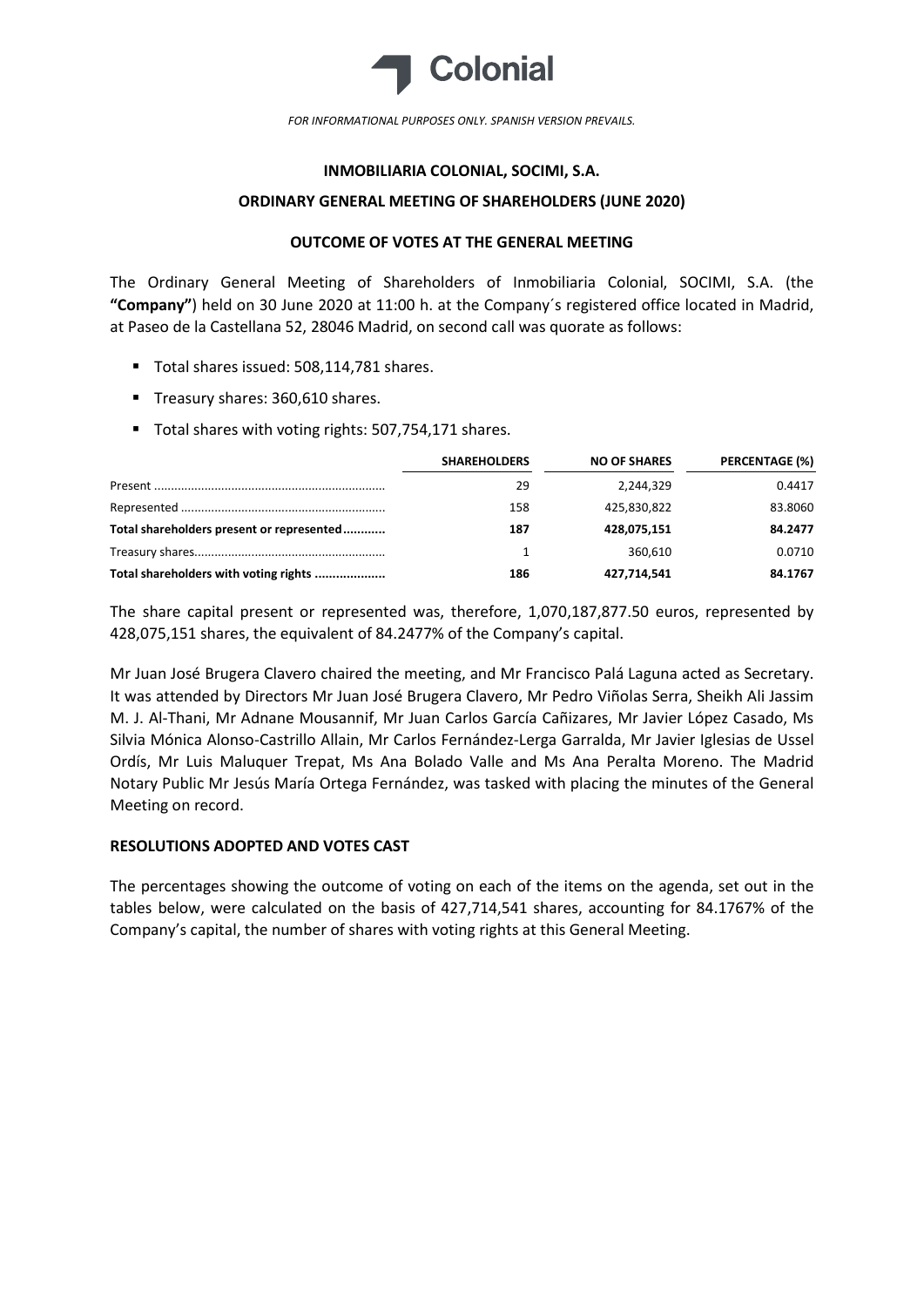

# First Proposal on the agenda

- "First Examination and approval of the individual and consolidated financial statements of Inmobiliaria Colonial, SOCIMI, S.A. for the fiscal year ended 31 December 2019."
- "1.1. Approval of the individual financial statements of Inmobiliaria Colonial, SOCIMI, S.A. for the fiscal year ended 31 December 2019."

The resolution was adopted with the following outcome:

| <b>VOTES IN FAVOUR</b> |        | <b>VOTES AGAINST</b> |          | <b>ABSTENTIONS</b> |       | <b>BLANK VOTES</b> |       | <b>ABSENCES</b> |          |
|------------------------|--------|----------------------|----------|--------------------|-------|--------------------|-------|-----------------|----------|
| No of votes            | %      | No of votes          | %        | No of votes        | %     | No of votes        | ℅     | No of votes     | %        |
| 427.460.860            | 99.94% |                      | $0.00\%$ | 253.681            | 0.06% |                    | 0.00% |                 | $0.00\%$ |

"1.2. Approval of the consolidated financial statements of Inmobiliaria Colonial, SOCIMI, S.A. for the fiscal year ended 31 December 2019."

The resolution was adopted with the following outcome:

| <b>VOTES IN FAVOUR</b> |        | <b>VOTES AGAINST</b> |          | <b>ABSTENTIONS</b> |       |             | <b>BLANK VOTES</b> |             | <b>ABSENCES</b> |
|------------------------|--------|----------------------|----------|--------------------|-------|-------------|--------------------|-------------|-----------------|
| No of votes            | %      | No of votes          | ℀        | No of votes        | %     | No of votes | ℀                  | No of votes | %               |
| 427.460.860            | 99.94% |                      | $0.00\%$ | 253.681            | 0.06% |             | 0.00%              |             | 00%،            |

#### Second Proposal on the agenda

- "Second Examination and approval of the proposed distribution of profit for the fiscal year ended 31 December 2019. Distribution of dividends."
- "2.1. Examination and approval of the proposed distribution of profit for the fiscal year ended 31 December 2019."

The resolution was adopted with the following outcome:

| <b>VOTES IN FAVOUR</b> |        | <b>VOTES AGAINST</b> |       | <b>ABSTENTIONS</b> |      | <b>BLANK VOTES</b> |          | <b>ABSENCES</b> |          |
|------------------------|--------|----------------------|-------|--------------------|------|--------------------|----------|-----------------|----------|
| No of votes            | %      | No of votes          | ℀     | No of votes        | %    | No of votes        |          | No of votes     | %        |
| 427.713.619            | 99.99% |                      | 0.00% | 922                | .00% |                    | $0.00\%$ |                 | $0.00\%$ |

"2.2. Distribution of dividends."

The resolution was adopted with the following outcome:

| <b>VOTES IN FAVOUR</b> |        | <b>VOTES AGAINST</b> |       | <b>ABSTENTIONS</b> |       | <b>BLANK VOTES</b> |       | <b>ABSENCES</b> |          |
|------------------------|--------|----------------------|-------|--------------------|-------|--------------------|-------|-----------------|----------|
| No of votes            | %      | No of votes          | %     | No of votes        | %     | No of votes        | %     | No of votes     | %        |
| 427,660,236            | 99.99% | 53.383               | 0.01% | 922                | 0.00% |                    | 0.00% |                 | $0.00\%$ |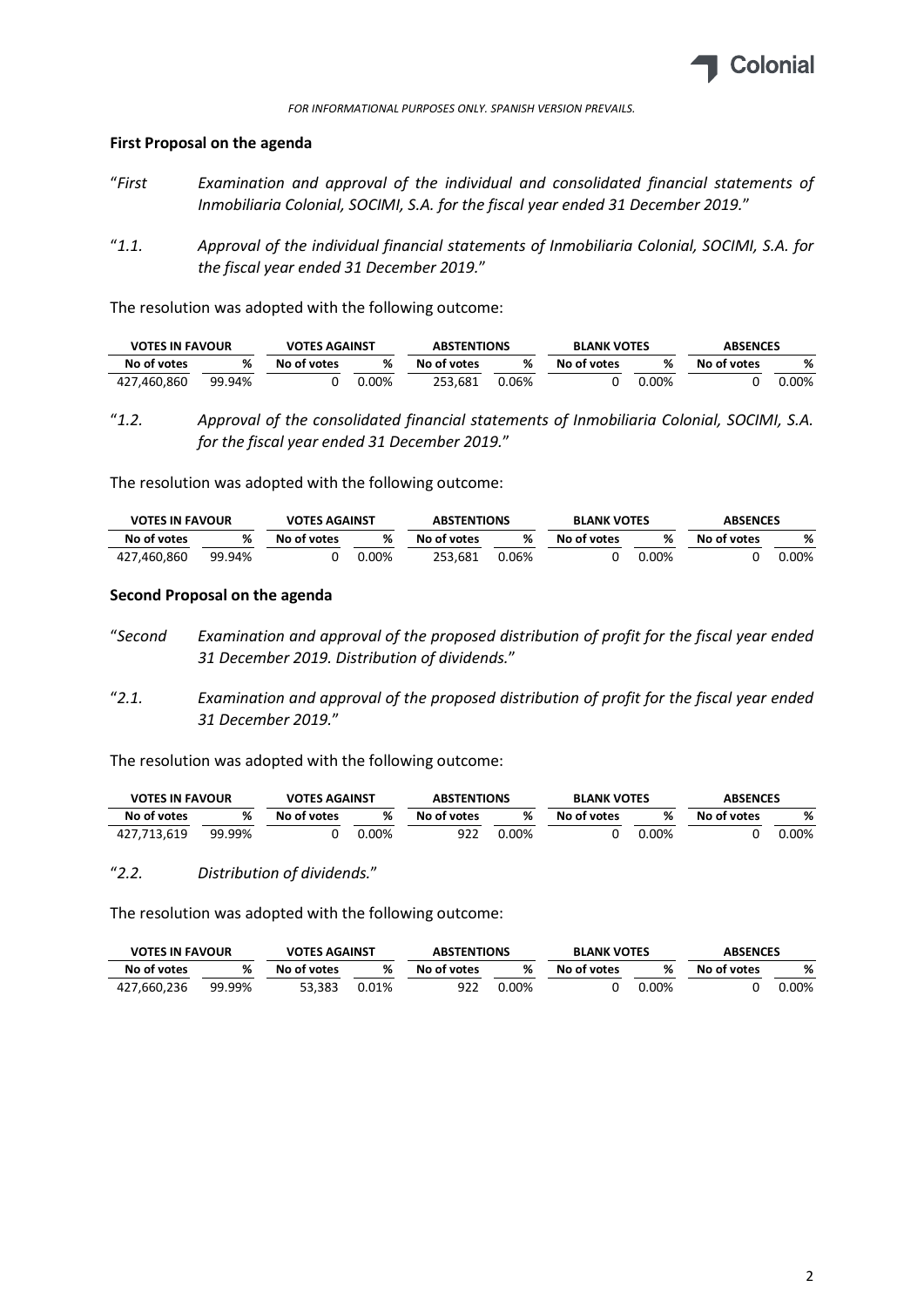

#### FOR INFORMATIONAL PURPOSES ONLY. SPANISH VERSION PREVAILS.

## Third Proposal on the agenda

"Third Examination and approval of the individual and consolidated management reports of Inmobiliaria Colonial, SOCIMI, S.A. and approval of the business management led by the Board of Directors in the fiscal year ended 31 December 2019."

The resolution was adopted with the following outcome:

| <b>VOTES IN FAVOUR</b> |        | <b>VOTES AGAINST</b> |       | <b>ABSTENTIONS</b> |       | <b>BLANK VOTES</b> | <b>ABSENCES</b> |             |       |
|------------------------|--------|----------------------|-------|--------------------|-------|--------------------|-----------------|-------------|-------|
| No of votes            | %      | No of votes          | %     | No of votes        | %     | No of votes        | %               | No of votes | %     |
| 425.626.462            | 99.51% | 1.767.172            | 0.41% | 320.907            | 0.08% |                    | $0.00\%$        |             | 0.00% |

## Fourth Proposal on the agenda

"Fourth Reelection of the auditor of Inmobiliaria Colonial, SOCIMI, S.A. and its consolidated group for the fiscal year ended 31 December 2021."

The resolution was adopted with the following outcome:

| <b>VOTES IN FAVOUR</b> |        | <b>VOTES AGAINST</b> |       | <b>ABSTENTIONS</b> |       |             | <b>BLANK VOTES</b> |             | <b>ABSENCES</b> |  |
|------------------------|--------|----------------------|-------|--------------------|-------|-------------|--------------------|-------------|-----------------|--|
| No of votes            | %      | No of votes          | ℀     | No of votes        | %     | No of votes | %                  | No of votes | %               |  |
| 427.525.815            | 99.96% | 97.632               | 0.02% | 91.094             | 0.02% |             | 0.00%              |             | .00%            |  |

## Fifth Proposal on the agenda

"Fifth Authorisation to shorten the period for calling the extraordinary general meetings of Inmobiliaria Colonial, SOCIMI, S.A., in accordance with Article 515 of the Spanish Limited Liability Companies Law."

The resolution was adopted with the following outcome:

| <b>VOTES IN FAVOUR</b> |        | <b>VOTES AGAINST</b> |       | <b>ABSTENTIONS</b> |      | <b>BLANK VOTES</b> |          | <b>ABSENCES</b> |       |
|------------------------|--------|----------------------|-------|--------------------|------|--------------------|----------|-----------------|-------|
| No of votes            | %      | No of votes          | ℀     | No of votes        | %    | No of votes        |          | No of votes     | %     |
| 404.888.006            | 94.66% | 22.825.613           | 5.34% | 922                | .00% |                    | $0.00\%$ |                 | 0.00% |

# Sixth Proposal on the agenda

"Sixth Re-election of Directors."

"6.1. Re-election of Sheikh Ali Jassim M. J. Al-Thani as a Director of the Company, with the status of Proprietary Director."

The resolution was adopted with the following outcome:

| <b>VOTES IN FAVOUR</b> |        | <b>VOTES AGAINST</b> |        | <b>ABSTENTIONS</b> |       | <b>BLANK VOTES</b> |          | <b>ABSENCES</b> |          |
|------------------------|--------|----------------------|--------|--------------------|-------|--------------------|----------|-----------------|----------|
| No of votes            |        | No of votes          | %      | No of votes        | %     | No of votes        |          | No of votes     | %        |
| 309,030,785            | 72.25% | 116.570.748          | 27.25% | 2.113.008          | 0.49% |                    | $0.00\%$ |                 | $0.00\%$ |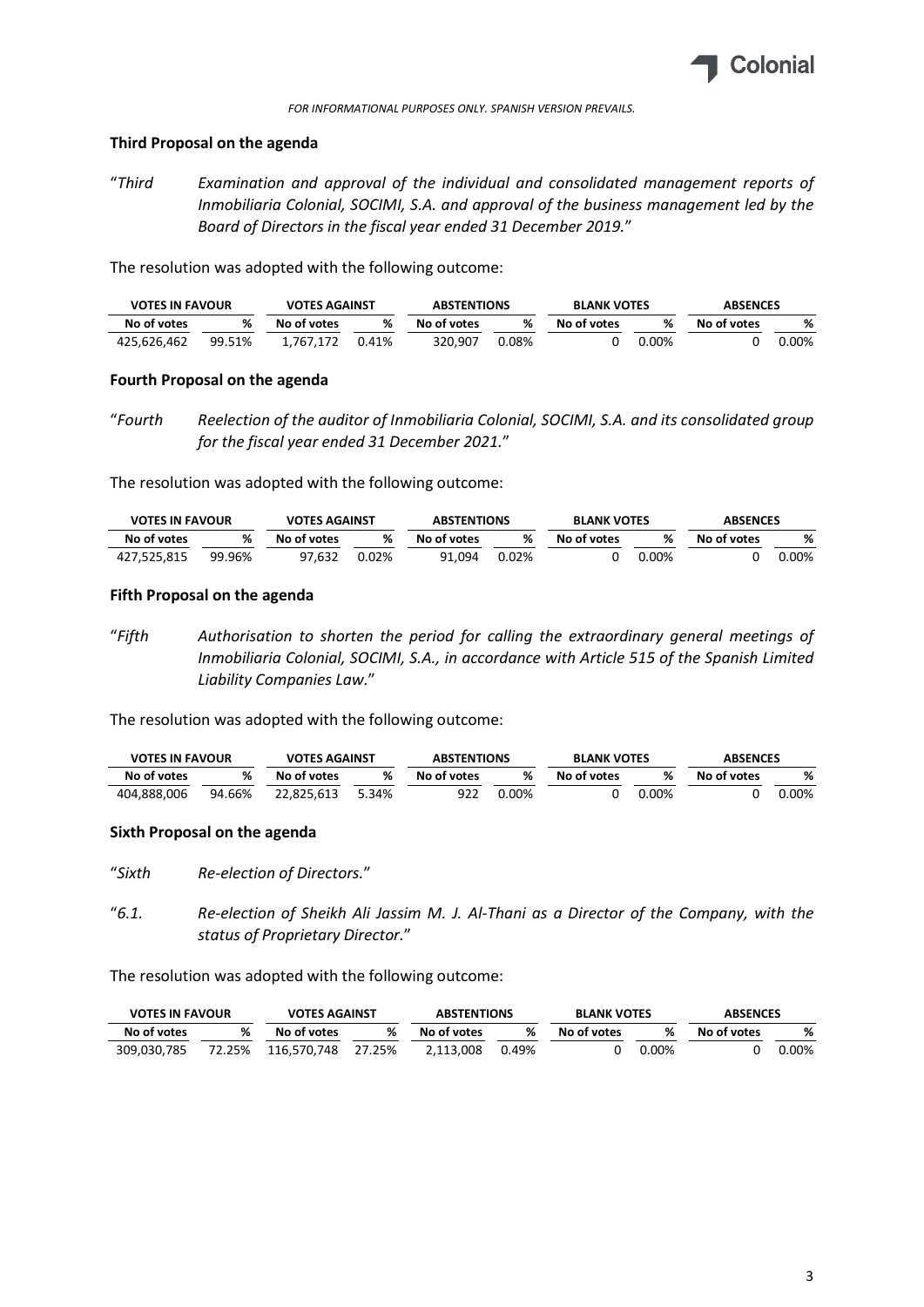

FOR INFORMATIONAL PURPOSES ONLY. SPANISH VERSION PREVAILS.

# "6.2. Re-election of Mr Adnane Mousannif as a Director of the Company, with the status of Proprietary Director."

The resolution was adopted with the following outcome:

| <b>VOTES IN FAVOUR</b> |        | <b>VOTES AGAINST</b> |        | <b>ABSTENTIONS</b> |       | <b>BLANK VOTES</b> |       |             | <b>ABSENCES</b> |  |
|------------------------|--------|----------------------|--------|--------------------|-------|--------------------|-------|-------------|-----------------|--|
| No of votes            | %      | No of votes          | %      | No of votes        | %     | No of votes        | ℀     | No of votes | %               |  |
| 276.146.669            | 64.56% | 149.454.864          | 34.94% | 2.113.008          | 0.49% |                    | 0.00% |             | 0.00%           |  |

"6.3. Re-election of Mr Carlos Fernández González as Director of the Company, with the status of Proprietary Director."

The resolution was adopted with the following outcome:

| <b>VOTES IN FAVOUR</b> |        | <b>VOTES AGAINST</b> |        | <b>ABSTENTIONS</b> |       |             | <b>BLANK VOTES</b><br><b>ABSENCES</b> |             |      |  |
|------------------------|--------|----------------------|--------|--------------------|-------|-------------|---------------------------------------|-------------|------|--|
| No of votes            | %      | No of votes          | ℅      | No of votes        | %     | No of votes |                                       | No of votes |      |  |
| 303,309,060            | 70.91% | 124,402,359          | 29.09% | 3.122              | 0.00% |             | $0.00\%$                              |             | .00% |  |

#### Seventh Proposal on the agenda

"Seventh Extension of the Share Allocation Plan approved by the General Meeting of Shareholders on 21 January 2014."

The resolution was adopted with the following outcome:

| <b>VOTES IN FAVOUR</b> |        | <b>VOTES AGAINST</b> |        | <b>ABSTENTIONS</b> |       |                  | <b>ABSENCES</b><br><b>BLANK VOTES</b> |             |         |
|------------------------|--------|----------------------|--------|--------------------|-------|------------------|---------------------------------------|-------------|---------|
| No of votes            | %      | No of votes          | %      | No of votes        | %     | ℀<br>No of votes |                                       | No of votes | %       |
| 293,918,632            | 68.72% | 133,548,731          | 31.22% | 247.178            | 0.06% |                  | $0.00\%$                              |             | $.00\%$ |

#### Eighth Proposal on the agenda

"Eighth Vote, in an advisory capacity, on the Annual Remuneration Report of Directors of Inmobiliaria Colonial, SOCIMI, S.A. for 2019."

The resolution was adopted with the following outcome:

| <b>VOTES IN FAVOUR</b> |        | <b>VOTES AGAINST</b> |        | <b>ABSTENTIONS</b> |       | <b>BLANK VOTES</b> |          | <b>ABSENCES</b> |       |
|------------------------|--------|----------------------|--------|--------------------|-------|--------------------|----------|-----------------|-------|
| No of votes            | %      | No of votes          | %      | No of votes        | %     | No of votes        | ℀        | No of votes     | %     |
| 284.740.478            | 66.57% | 137.704.733          | 32.20% | 5.269.330          | 1.23% |                    | $0.00\%$ |                 | 0.00% |

#### Ninth Proposal on the agenda

"Ninth Change of Article 19 ("Right to attend") in the Company Bylaws of Inmobiliaria Colonial, SOCIMI, S.A. to allow shareholders to attend the General Meeting by electronic means."

The resolution was adopted with the following outcome:

| <b>VOTES IN FAVOUR</b> |        | <b>VOTES AGAINST</b> |      | <b>ABSTENTIONS</b> |          | <b>BLANK VOTES</b> |          | <b>ABSENCES</b> |      |
|------------------------|--------|----------------------|------|--------------------|----------|--------------------|----------|-----------------|------|
| No of votes            | %      | No of votes          | %    | No of votes        | %        | No of votes        |          | No of votes     | %    |
| 427.713.619            | 99.99% |                      | 00%، | 922                | $0.00\%$ |                    | $0.00\%$ |                 | .00% |